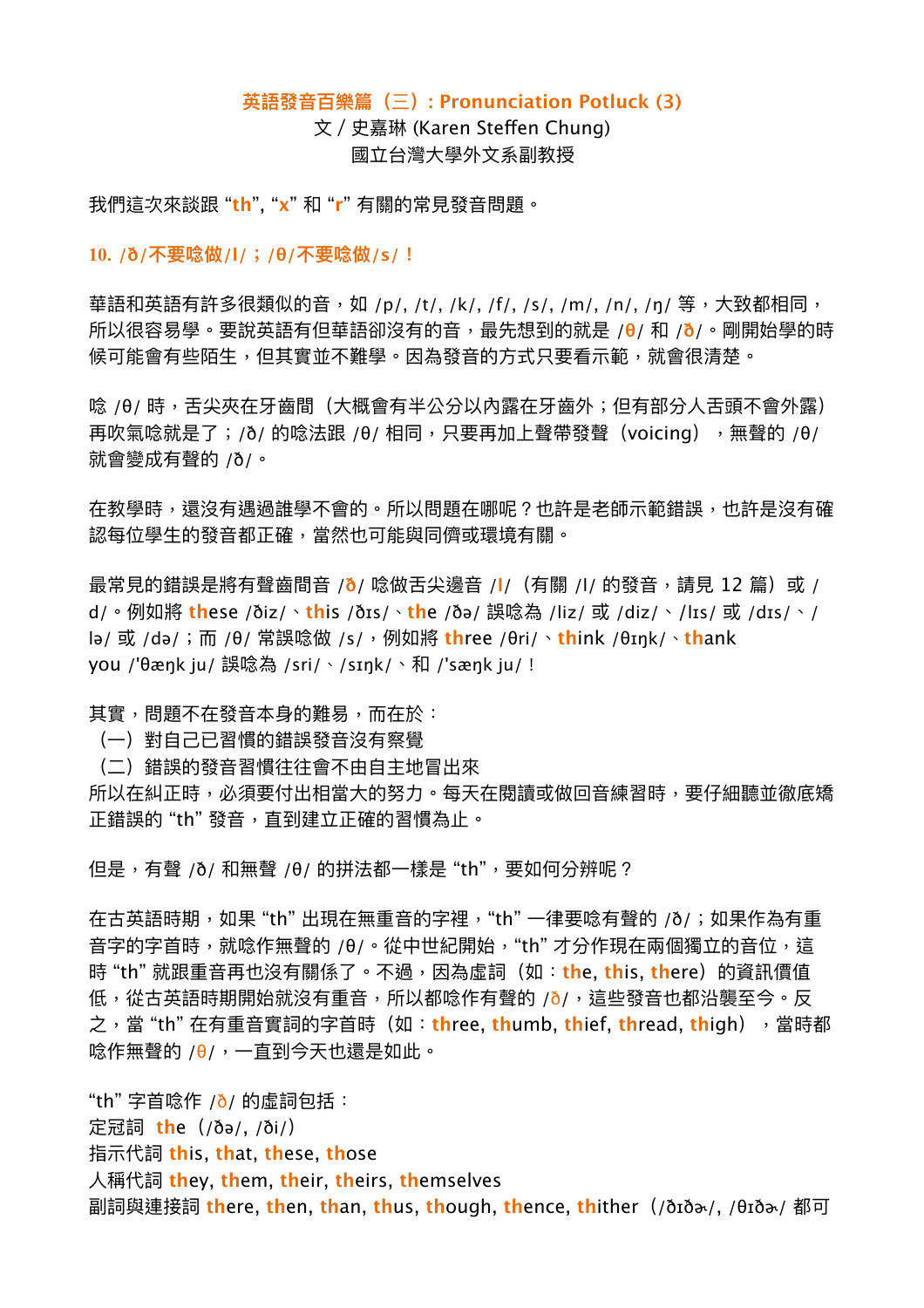以) 複合副詞 **th**erefore, **th**ereupon, **th**ereby

夾在兩個母音或 /r/ 中間的 "th",因為被有聲的母音或 /r/ 同化的關係,一般也唸作有聲的 /ð/,如 wea**th**er, ei**th**er, o**th**er, bro**th**er 等。當然也有些例外,如 "ei**th**er" 的" th" 唸作 有聲/**ð**/,但 "e**th**er" **則唸無聲** /**θ**/。

有少數的字,"th" 唸作 /t/。這樣的字,大部份是人名、地名或是外來語,如: Thomas / 'tɑməs/, Es**th**er/'ɛstɚ/, **Th**ailand/'taɪlænd/, **Th**ames/tɛmz/ 和 **th**yme/taɪm/。不確定 時,記得**查字典**!

語言會一直改變,包括英語在內。"th" 在標準美式英語裡目前還維持原狀,不過,在英式英 語裡,很多年輕人已開始把 /θ/ 唸作 /f/(one, two, free, four),跟港式英語一樣;/ð/ 唸作 /v/, 例如 other 唸做 / 'ʌvə/。這種新型英式英語叫做 "Estuary English"「河口英 語」(可以上網查詢)。

**11. 怪胎字⺟ "x":extra /ks/ vs. exact /gz/**

**"x"** 在英文字裡出現的頻率並不高,僅高於 "q" 和 "z"。而這些含有 "x" 的字當中,有很多 是罕用字;不過,"x"發音上的變化還真不少。

"x" 在字⾸時,通常唸做 /z/,例如:**x**ylophone /'zaɪləfoʊn/, **x**enophobic / zinə'foʊbɪk/, **X**erox /'zɪrɑks/, **X**erxes /'zɝksiz/。

"x" 如果出現在字尾,除了少數的法文外來語之外(這些得查字典),大多數唸做 /ks/ 這 個⼦⾳串,例如:a**x**, fi**x**, mi**x**, ta**x**, bo**x**, fle**x**, inde**x**。

"x" 出現在字中,一般來說,不是無聲的 /ks/ 就是有聲的 /gz/;也有些字 /ks/ 和 /gz/ 兩 種發音都可以。當字中有 "x" 時,通常可以按照以下三條規則來判斷該唸 /ks/ 還是 /gz/:

- 1. "x" 之後是**⼦⾳**時,"x" 通常唸 /ks/,例如:excite /ɛk'saɪt/, extra /'ɛkstrə/, excuse (n)  $\sqrt{\varepsilon}$ k'skjus/, excuse (v)  $\sqrt{\varepsilon}$ k'skjuz/, exhale  $\sqrt{\varepsilon}$ ks'heɪl/, ambidextrous /æmbɪ'dɛkstrəs/。
- 2. "x" 之後是**⺟⾳**且 "x" 之後的⾳節**有重⾳**時,"x" 通常唸 /gz/,例如:exact /  $\epsilon$ g'zækt/, exist /εg'zɪst/, exult /εg'zʌlt/, auxiliary /ɔg'zɪləri/ (或 /ɔg'zɪljəri/) ; 包括"x"之後有不發音的"h",如exhibit /εg'zɪbət/, exhausted/εg'zɔstəd/。
- 3. "x"之後是**母音**,同時"x"之後的音節**沒有重音**時,"x"通常唸做 /ks/,例如 toxic /'taksɪk/, buxom /'bʌksəm/;也有不少字 /ks/ 和 /gz/ 兩種發音都可以, 例如:exhibition可以唸 /εksə'bɪʃən/ 或 /εgzə'bɪʃən/; exile可以唸 /'εksaɪl/ 或 /'ɛgzaɪl/。

當然還有更多例外,但因篇幅有限不在此列舉。不確定時,請查 MW。

要特別留意:"x" 唸做無聲 /ks/ 時,如果後面跟的是無聲塞音 /p/, /t/ 或 /k/(例如: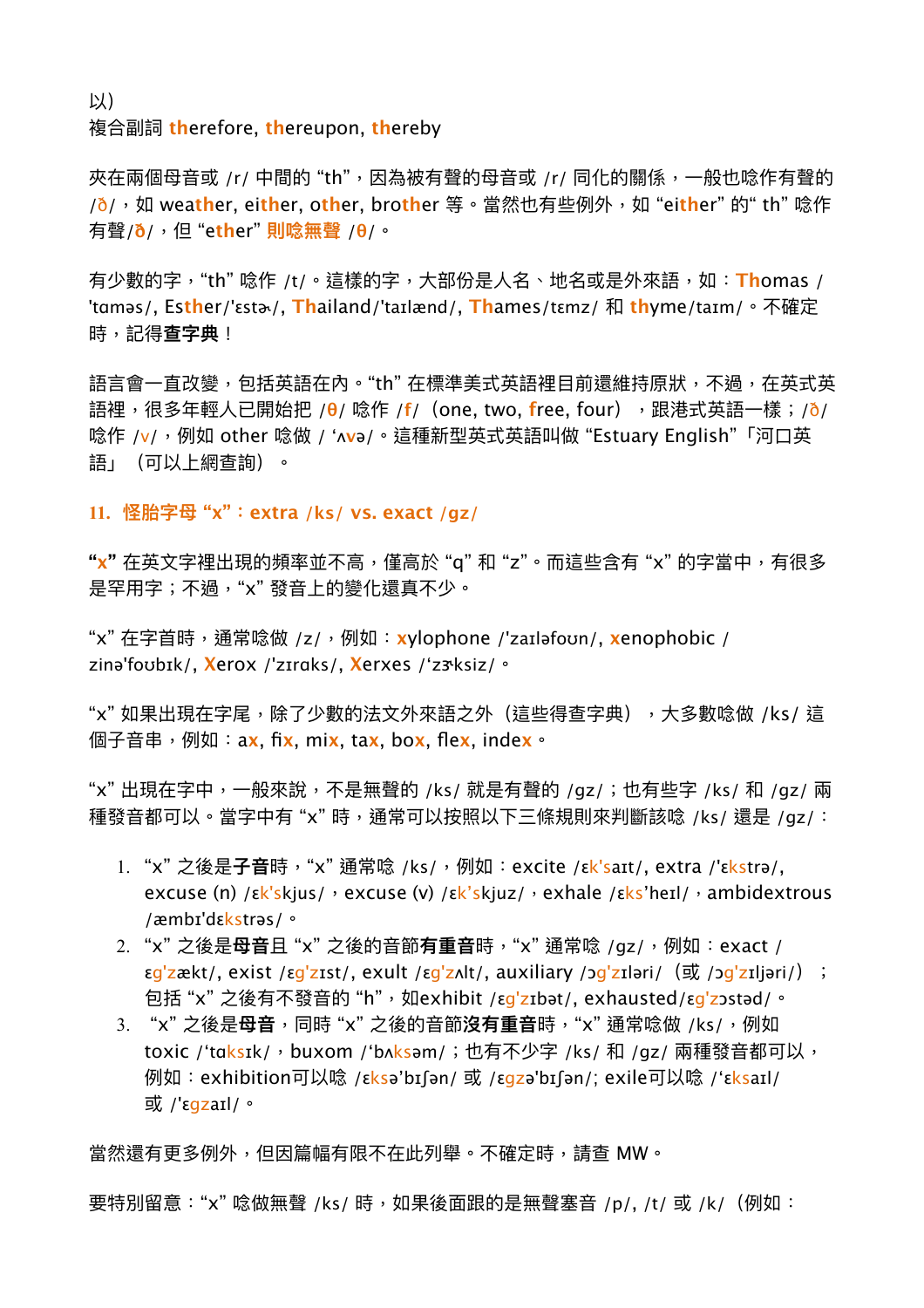expire /εk'spaɪr/, extinct /εk'stɪŋkt/, exclaim /εk'skleɪm/),因為前面有 /s/,所以後 面的 /p/, /t/, /k/ 都是不送氣的 (請見13篇第6點) 。 請練習唸 (注意:以下是美式英語 的常用發音,英式有時不同):

| $ $ ks/   |                   |          | /gz/        |                    |
|-----------|-------------------|----------|-------------|--------------------|
| axis      | exhibition (both) | explore  | auxiliary   | exhaust            |
| axle      | exile (both)      | express  | exact       | exhibit            |
| exceed    | exit (both)       | extend   | exaggerate  | exhilarated        |
| excel     | exodus (both)     | external | exam        | exhume (both)      |
| excellent | expand            | extra    | examination | exile (both)       |
| except    | expect            | extreme  | example     | exist              |
| excite    | expensive         | oxen     | executive   | existential (both) |
| excuse    | experiment        | Oxford   | exempt      | exotic             |
| exhale    | expert            | oxygen   | exert       | exult              |

## **12. Just follow the odor**! **⺟⾳後的 /r/ 重要嗎?還是可以不管它?**

教育部在 60 年代,把以英式英語為基準的 DI (Daniel Iones) 音標換成了以美式英語為基 準的 KK (Kenyon & Knott) 音標,因此產生了一些後續的小問題。由於英語教學並沒有完 全轉換為美式,所以台式英語還殘留著一些英式英語的痕跡。比方說,標準英式英語裡,母 音後的 /r/ (postvocalic /r/) 是不發音的, 如 farm 讀 /fɑːm/, warm 讀 /wɔːm/; 台式 英語也常聽到這樣唸,尤其 /ɑ/ 和 /ɔ/ 之後的 /r/ 最容易被忽略。

把⺟⾳後的 /r/ 唸出來叫做 "r-coloring",如同中⽂「哪**兒**」、「⼀會**兒**」、「玩意**兒**」裡 的「兒化韻」,就是「兒」跟之前的音節合而為一,產生一個 /r/ 韻尾的單音節字。(台灣 華語裡的兒化韻極少,可能是台式英語裡母音後的 /r/ 常漏掉的另一個原因。)如果母音加 上 /r/,後接的又是母音時,因連音的關係,發音上等於有兩個 /r/ 要唸:一個是第一個母 音後的兒化韻,第二個則是下個音節的第一個音,例如:parent 的實際發音是 /'pɛ<mark>r-</mark> **r**ənt/,scary 唸作/'skɛ**r-r**i/,tourist 唸作 /'tu**r-r**ɪst/。

KK 音標中只有 /3-/ 和 /a-/ 是母音和 /r/ 合而為一的符號,因為只有這兩個母音是完完全 全跟後面的 /r/ 從頭到尾合為一體。其他的母音,如 /a/, /ε/, /ɪ/, /ɔ/ 和 /u/,母音講到一 半左右,/r/ 的音才出現。/3/ 和 /a/ 像單純的「兒」這個音;/a/、/ɔ/ 和其他母音加 / r/,有點像將「把兒」ㄅㄚˇㄦ、「波兒」ㄅㄛㄦ唸成單⾳節且去掉⼦⾳「ㄅ」。

若今貫徹使用英式發音,母音後的 /r/ 通通都不唸,那就沒有問題。但若今美式與英式發音 混雜,則對方恐怕會聽得一頭霧水。因為在美式英語裡,有許多字如果漏了母音後的 /r/ 就 成了另一個字,例如:lark(百靈鳥),如唸成 /lɑk/,會以為是 lock(門鎖);larger (比較大)如唸成 /lɑdʒծ/,就會變成 lodger(寄宿者)!一個經常鬧出笑話的口誤是 order(命令、秩序)不慎說成 odor(臭味)!